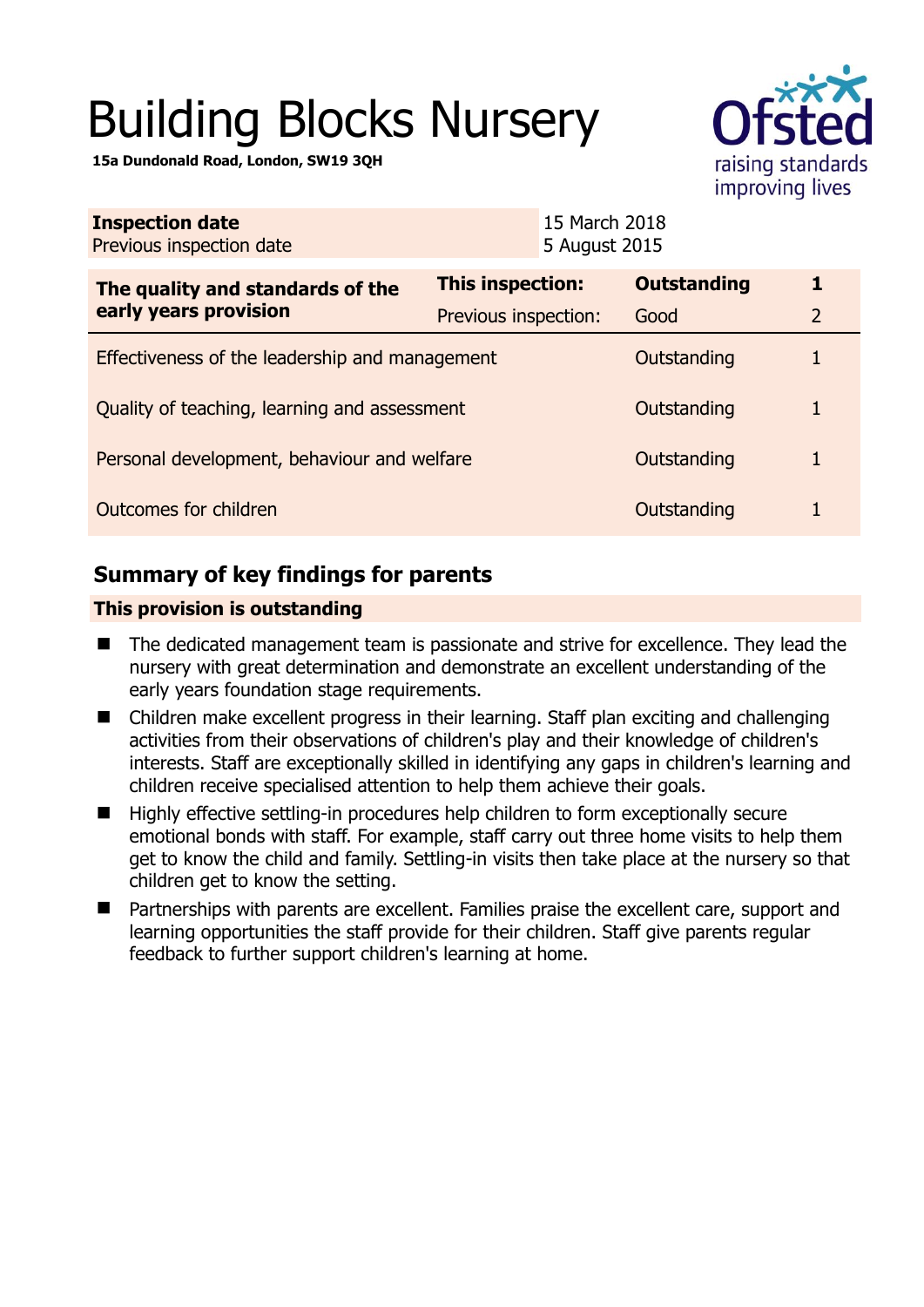## **What the setting needs to do to improve further**

#### **To further improve the quality of the early years provision the provider should:**

■ continue to monitor and review the effectiveness of the range of innovative programmes in place that promotes the excellent quality of teaching and learning.

## **Inspection activities**

- $\blacksquare$  The inspector observed the quality of teaching during activities and assessed the impact this has on children's learning.
- The inspector had a tour of the premises and spoke with staff and children during the inspection.
- The inspector completed a joint observation with the nominated person.
- The inspector held a meeting with the nominated person and deputy manager. She looked at relevant documentation and evidence of the suitability of staff working in the nursery.
- The inspector spoke to a number of parents during the inspection and took account of their views.

#### **Inspector**

Lynne Pope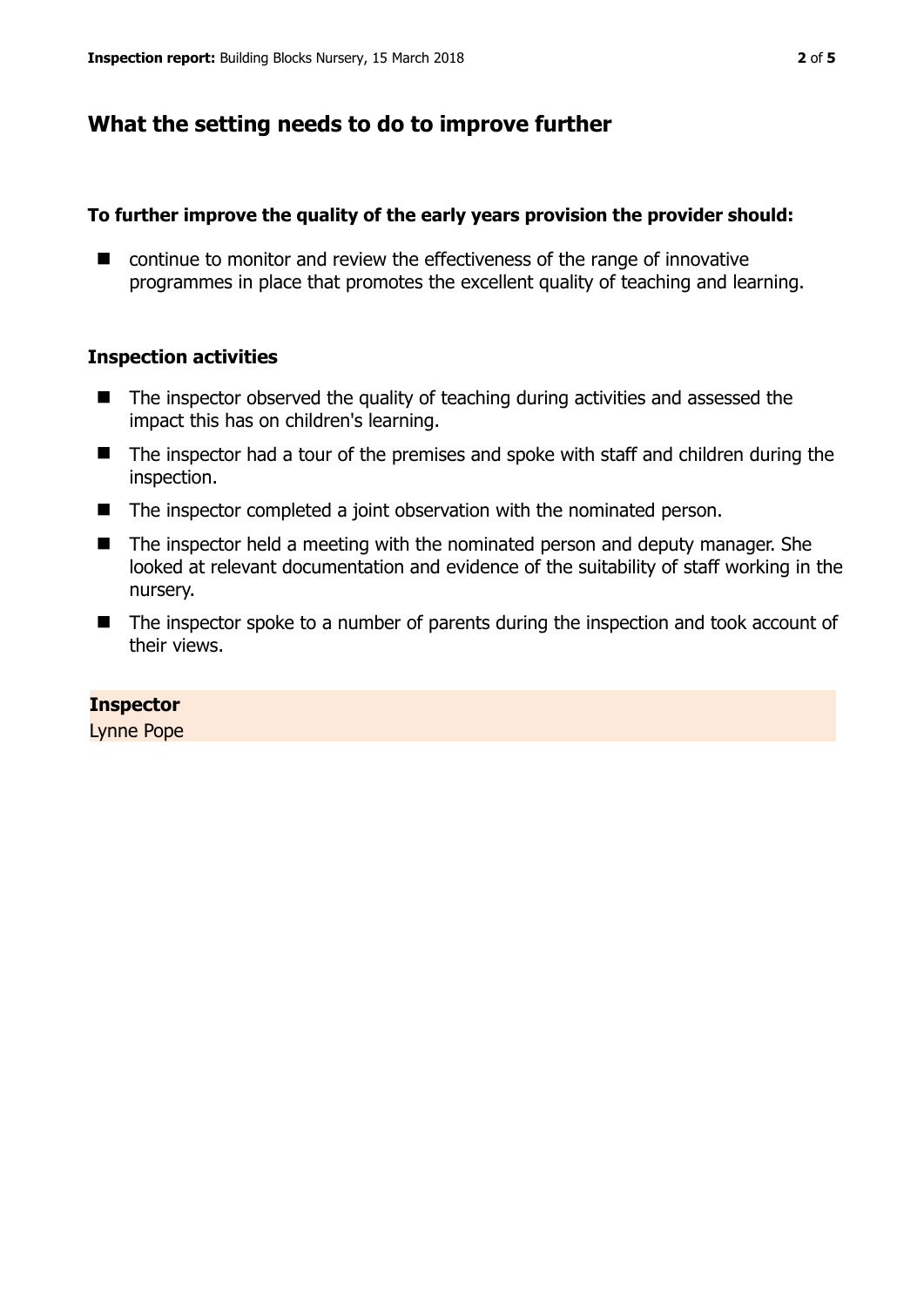## **Inspection findings**

## **Effectiveness of the leadership and management is outstanding**

An extremely strong leadership team ensures that children's safety is at the heart of the provision. Safeguarding is effective. Staff are highly confident in how to identify when a child may be at risk of harm and they follow rigorous procedures to ensure children's safety. Staff's extensive knowledge and ongoing training enhance their skills to consistently provide excellent teaching experiences for the children. For example, lunchtime workshops have helped staff to raise their understanding of how to teach children letters and sounds. They are keen to continue to monitor the effectiveness of the variety of innovative practices introduced to help improve the quality of teaching and learning. Expectations are high and staff have plenty of support from the management team, which observes their work and provides supervision and annual appraisals.

## **Quality of teaching, learning and assessment is outstanding**

Highly skilled and knowledgeable staff use their expertise to engage children through exploration and play. Children are curious as they examine and investigate the many varied activities provided. Staff skilfully extend their learning and encourage creative thinking. For example, staff know when to help three-year-old children to explore their mathematical knowledge through counting and recognising number sequences. Toddlers sing familiar rhymes and staff ask them to identify the finger puppets they use. Staff repeat the names of the puppets and this helps to extend children's vocabulary very well. Children are very confident from a young age. Babies explore the playroom and become engrossed in looking at themselves in the mirror. The visiting teachers and coaches provide enriching activities that build children's physical skills, extend their imagination and help them to discover new experiences superbly.

## **Personal development, behaviour and welfare are outstanding**

Children are extremely well behaved and show a high awareness of the boundaries in the setting. For example, they explain that you should not climb as you may bang your head. Staff respond to children's individual welfare needs and provide excellent opportunities for them to learn about healthy lifestyles. For example, toddlers visit the local supermarket to buy fresh fruit and vegetables, and make fruit salad on their return. Babies and children enjoy a varied and healthy diet and as they get older they make their own choices as they serve their own food. Children have a very wide variety of opportunities for outdoor experiences. They get plenty of fresh air and exercise. Babies learn how to negotiate the low-level steps and slide in their room and enjoy crawling through the tunnel.

## **Outcomes for children are outstanding**

Children communicate extremely well, which helps them to build trusting friendships. They willingly involve friends and staff in their play. They have exceptional social skills and are keen to speak to visitors. Children are exceedingly confident and highly motivated to learn. They rapidly gain the skills needed for their next stages in learning.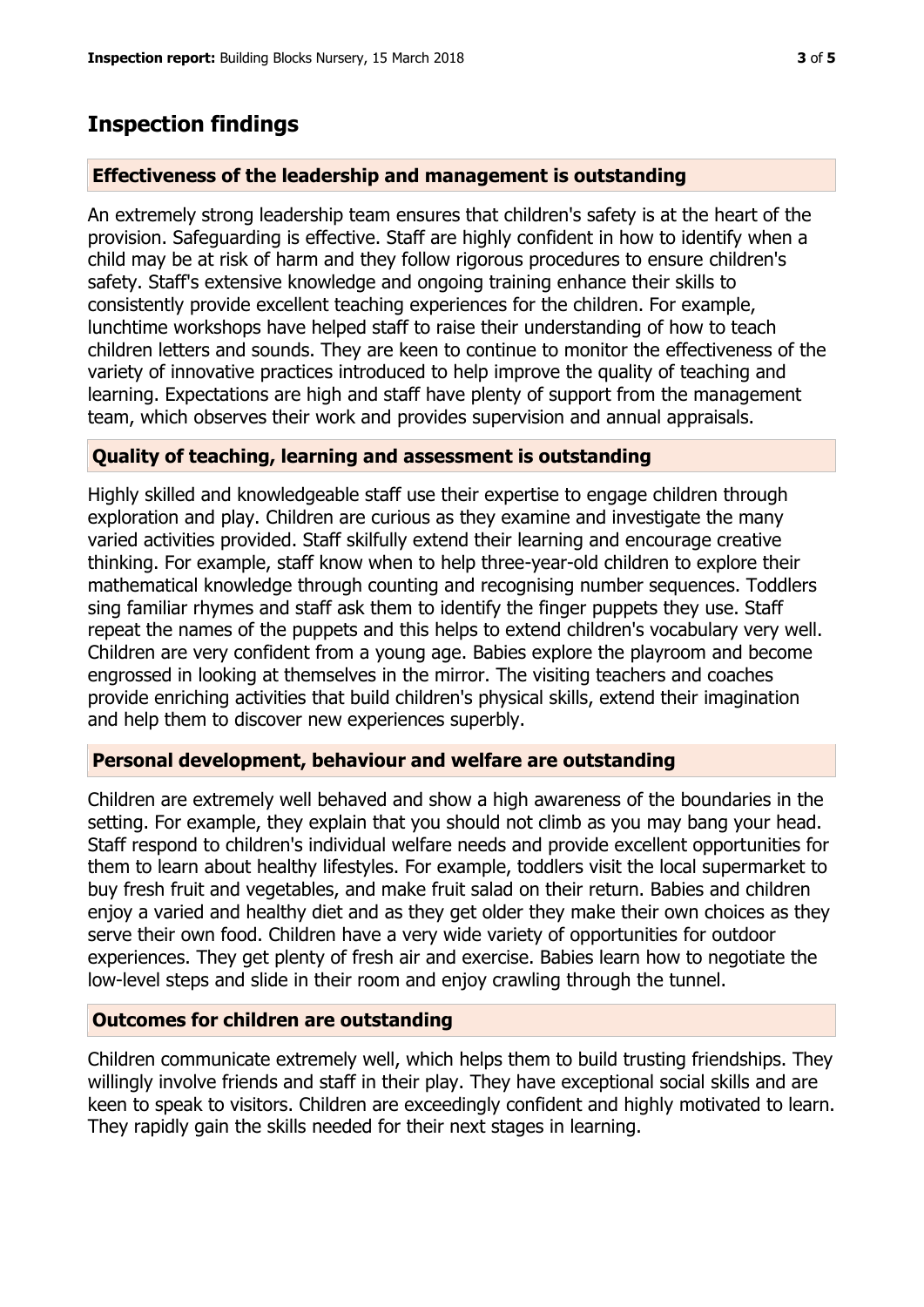## **Setting details**

| Unique reference number                             | 402923                                                                               |  |
|-----------------------------------------------------|--------------------------------------------------------------------------------------|--|
| <b>Local authority</b>                              | Merton                                                                               |  |
| <b>Inspection number</b>                            | 1128203                                                                              |  |
| <b>Type of provision</b>                            | Full-time provision                                                                  |  |
| Day care type                                       | Childcare - Non-Domestic                                                             |  |
| <b>Registers</b>                                    | Early Years Register, Compulsory Childcare<br>Register, Voluntary Childcare Register |  |
| Age range of children                               | $0 - 3$                                                                              |  |
| <b>Total number of places</b>                       | 86                                                                                   |  |
| Number of children on roll                          | 98                                                                                   |  |
| Name of registered person                           | <b>Building Blocks Child Care Ltd</b>                                                |  |
| <b>Registered person unique</b><br>reference number | RP522744                                                                             |  |
| <b>Date of previous inspection</b>                  | 5 August 2015                                                                        |  |
| <b>Telephone number</b>                             | 020 8545 0043                                                                        |  |

Building Blocks Nursery registered in 2001. The nursery employs 24 members of childcare staff. Of these, 17 hold appropriate early years qualifications at level 2 and above, including one with qualified teacher status. The nursery opens from Monday to Friday all year round, except for bank holidays and one week at Christmas. Sessions are from 7.30am until 6.30pm. The nursery provides funded early education for two- and threeyear-old children.

This inspection was carried out by Ofsted under sections 49 and 50 of the Childcare Act 2006 on the quality and standards of provision that is registered on the Early Years Register. The registered person must ensure that this provision complies with the statutory framework for children's learning, development and care, known as the early years foundation stage.

Any complaints about the inspection or the report should be made following the procedures set out in the guidance 'Complaints procedure: raising concerns and making complaints about Ofsted', which is available from Ofsted's website: www.gov.uk/government/organisations/ofsted. If you would like Ofsted to send you a copy of the guidance, please telephone 0300 123 4234, or email enquiries@ofsted.gov.uk.